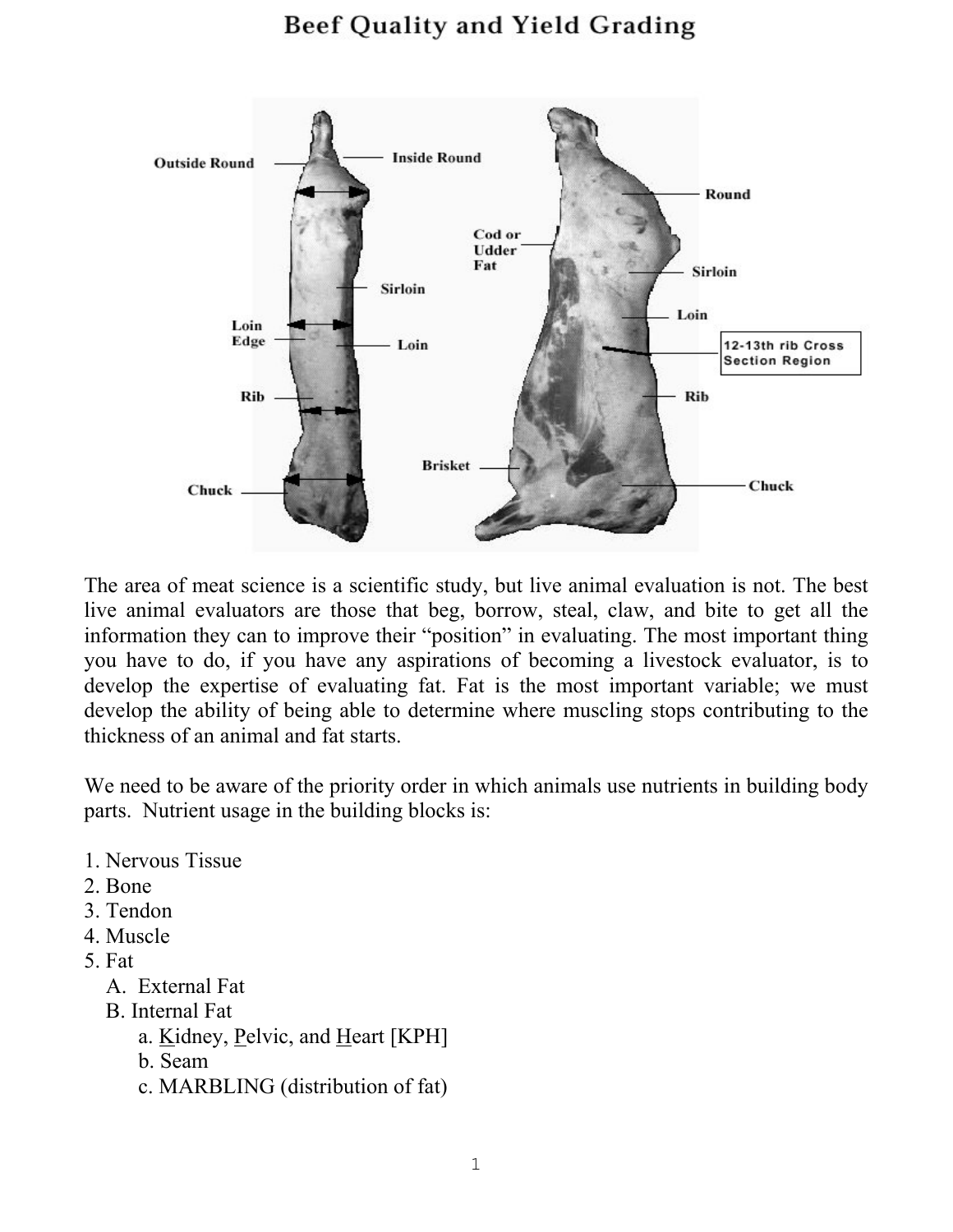Let's look at the various evaluations one needs to make on steers and heifers to make quality and yield grade determinations. There is; *maturity, distribution of fat*, *firmness of muscling*, *adjusted fat thickness at the 12th rib, percent kidney fat, rib eye area, and carcass weight.* 

Fatness has historically been connected with predicting the amount of marbling one can expect to be in the carcass. At best, it is simply, connected. Although, some believe the correlation between outside fatness and marbling to be fairly high, fact of the matter is, it is alarmingly low. So the bottom line is, marbling is not the best predictor of eating characteristics, but it is the best we have at this time.

Slaughter Cattle quality grades are based on an evaluation of factors related to the predicted palatability of the lean (tenderness, juiciness, and flavor). Quality grades of slaughter cattle are evaluated primarily by the amount and distribution of finish; the firmness of muscling, and the physiological characteristics of the animal associated with maturity.

## **Maturity**

a.) Maturity refers to the physiological age of the animal rather than the chronological age. The indicators are bone characteristics, ossification of cartilage, and color and texture of the rib eye muscle. Cartilage becomes bone, lean color darkens and texture becomes coarser with increasing age. Cartilages in all these areas are considered in arriving at the maturity classification. The buttons are the most prominent, softest and least ossified in the younger carcasses. Ossification begins in the sacral region and with advancing age proceeds to the lumbar region and then even later it begins in the thoracic region (buttons) of the carcass.

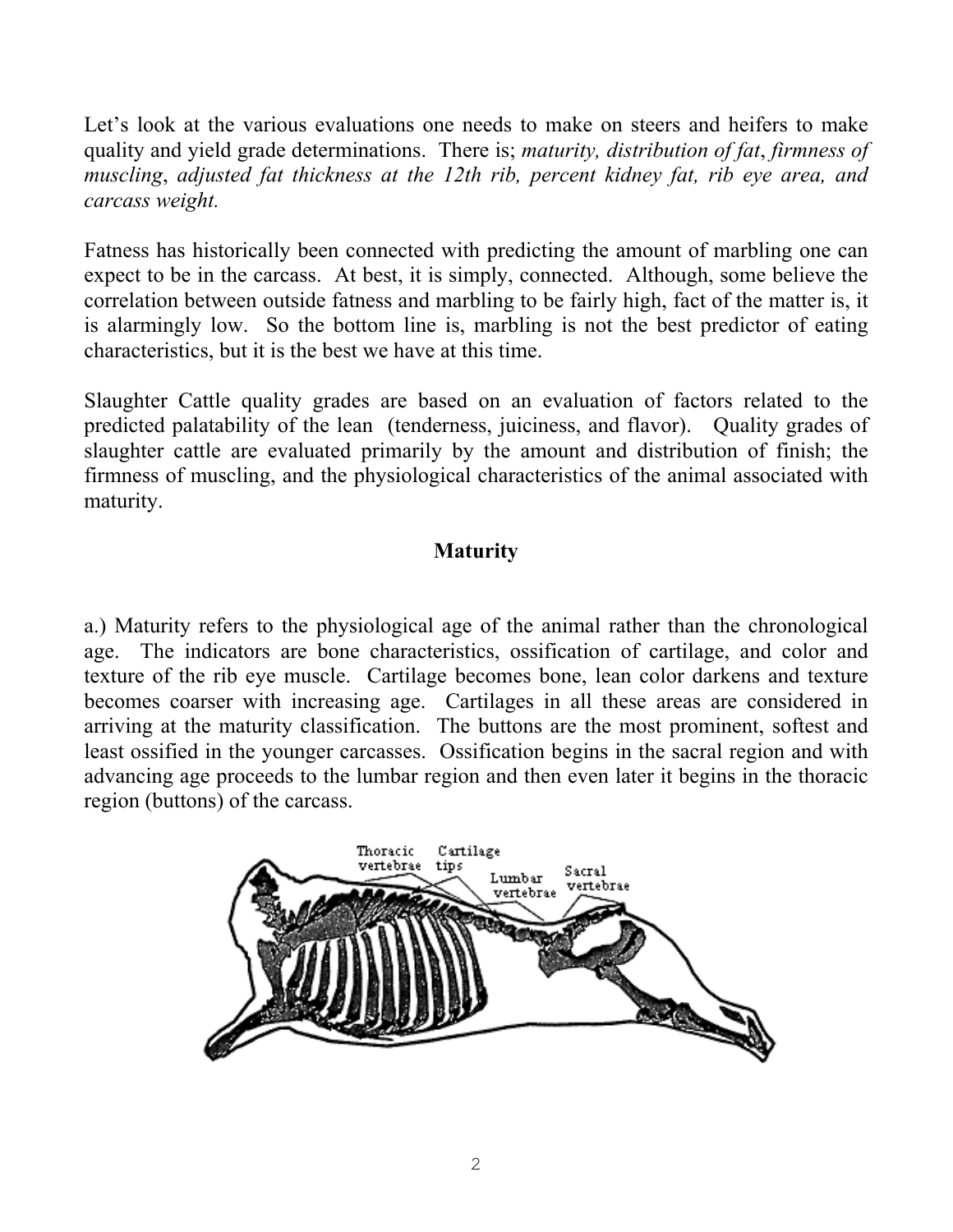b) The degrees of maturity are A, B, C, D, and E. Age ranges for these maturity groups are approximately:





 **Maturity group** 

AGE- 9 to 30 months AGE-30 to 42 months

C, D, and E maturities are mainly used to describe slaughter cows. Maturity is something you should hardly spend time on when grading slaughter steers and heifers. If you have a heifer in front of you that has had a calf (has produced some milk and has nursed), you had better think about considering the fact that she may be too old to be considered for the Prime, Choice, and Select grades. In these cases, the heifer may go all the way to Standard. However, this problem only occurs in about 2% of the population. Pregnancy seems to accelerate physiological maturity. Even though you know a heifer is within 30 months of age, if she has had a calf, you better precede cautiously—that pregnancy may have pushed her over the maturity limit for Prime, Choice, and Select. However, outside of this situation, you can consider all others to be in 'A' maturity (9-30 months old).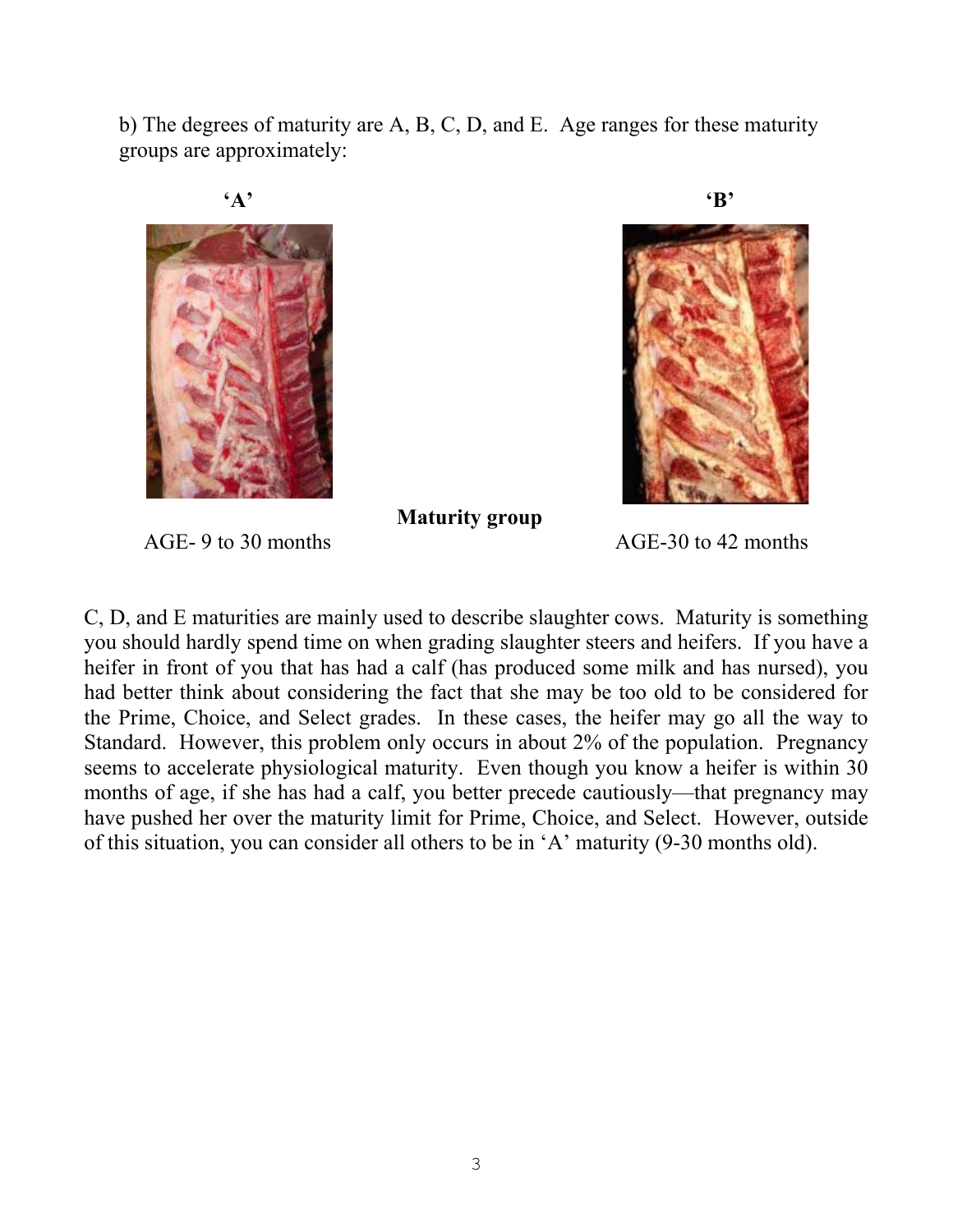## **c) Ossification of the vertebral column**

|                     | <b>Maturity Group</b>          |                                  |                        |                                                                               |                                                                             |  |
|---------------------|--------------------------------|----------------------------------|------------------------|-------------------------------------------------------------------------------|-----------------------------------------------------------------------------|--|
| Vertebrae           | A                              | B                                | C                      |                                                                               | Е                                                                           |  |
| Sacral              | <b>Distinct</b><br>separation  | Completely<br>fused              | Completely<br>fused    | Completely<br>fused                                                           | Completely<br>fused                                                         |  |
| Lumbar              | N <sub>0</sub><br>ossification | Nearly<br>completely<br>ossified | Completely<br>ossified | Completely<br>ossified                                                        | Completely<br>ossified                                                      |  |
| Thoracic            | No<br>ossification             | Some<br>ossification             | Partially<br>ossified  | Considerable<br>ossification<br>(outlines of<br>buttons are still<br>visible) | Extensive<br>ossification<br>(outlines of<br>buttons are<br>barely visible) |  |
| Thoracic<br>buttons | $0-10%$                        | $10 - 35\%$                      | $35 - 70%$             | 70-90%                                                                        | $>90\%$                                                                     |  |

## **d) Lean Maturity Descriptions**

|             | <b>Maturity Lean Color</b>                     | <b>Lean Texture</b> |
|-------------|------------------------------------------------|---------------------|
| $A^{\circ}$ | Light cherry-red                               | Very fine           |
| $B^{\circ}$ | Light cherry-red to slightly dark<br>red       | Fine                |
| $C^{\circ}$ | Moderately light red to moderately<br>dark red | Moderately fine     |
| $D^{\circ}$ | Moderately dark red to dark red                | Slightly coarse     |
| $E^{\circ}$ | Dark red to very dark red                      | Coarse              |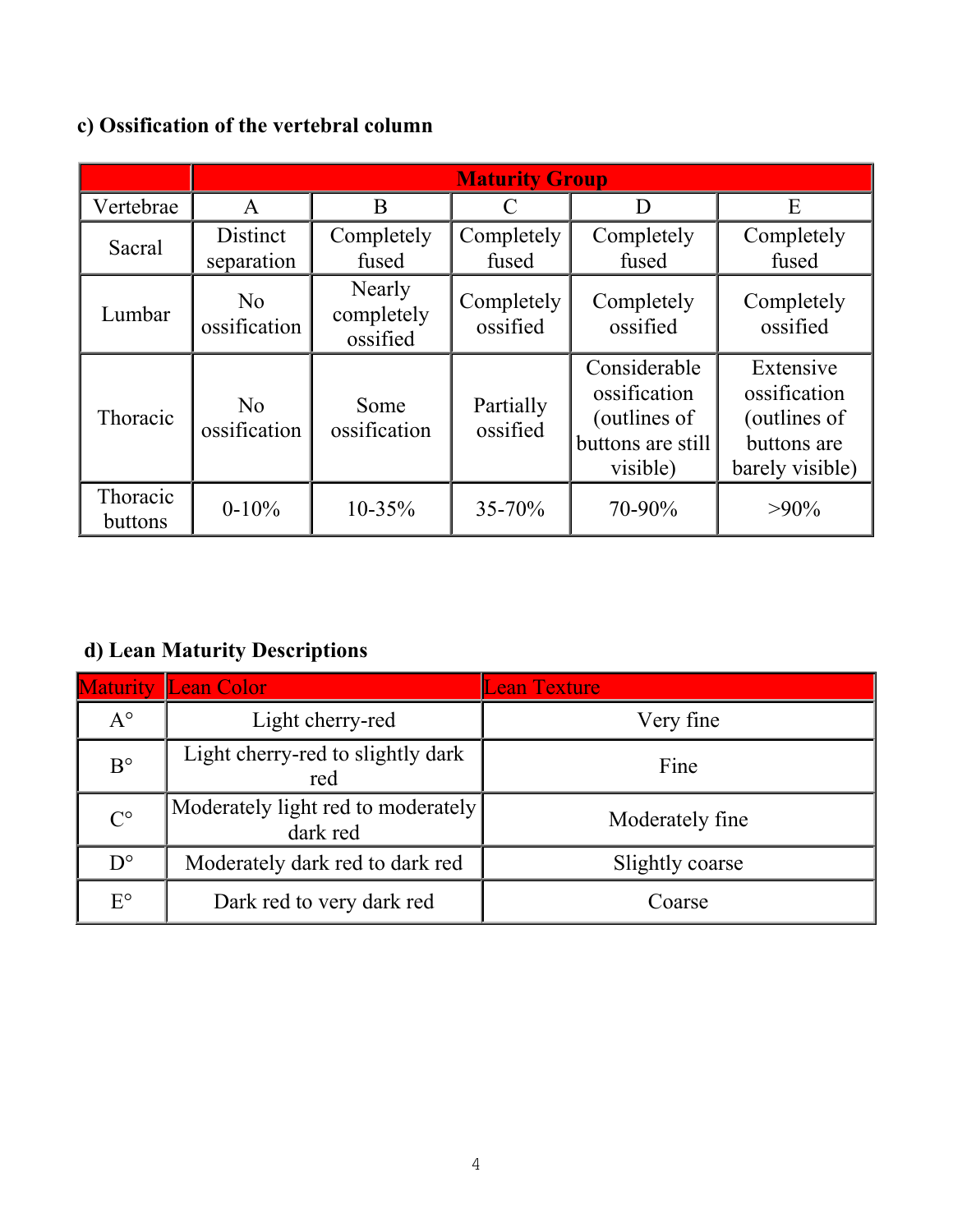c. Marbling

Marbling (intramuscular fat) is the intermingling or dispersion of fat within the lean. Graders evaluate the amount and distribution of marbling in the rib eye muscle at the cut surface after the carcass has been ribbed between the 12th and 13th ribs. Degree of marbling is the primary determination of quality grade.

| <b>Quality Grade</b>  | <b>Marbling Score</b>               |  |  |
|-----------------------|-------------------------------------|--|--|
| $Prime +$             | Abundant                            |  |  |
| Prime <sup>o</sup>    | <b>Moderately Abundant</b>          |  |  |
| Prime -               | <b>Slightly Abundant</b>            |  |  |
| $Choice +$            | Moderate                            |  |  |
| Choice <sup>o</sup>   | Modest                              |  |  |
| Choice -              | Small                               |  |  |
| Select $+$            | Slight                              |  |  |
| Select-               | Slight                              |  |  |
| Standard $+$          | Traces                              |  |  |
| Standard <sup>o</sup> | <b>Practically Devoid to Traces</b> |  |  |
| Standard -            | <b>Practically Devoid</b>           |  |  |

### **Degrees of Marbling for live cattle below 30 months of age:**

#### Disclaimer

The main purpose of this information is to better acquaint the individual with U.S.D.A. standards for the grading of and the evaluation of slaughter steers and heifers, slaughter cows, feeder cattle, slaughter swine, slaughter lambs and slaughter goats. It is in no way meant to replace any of the existing University instructions or publications or USDA standards, but to be used as a growth and development tool in evaluating livestock. For additional information contact:

http://www.ams.usda.gov/lsg/ls-st.htm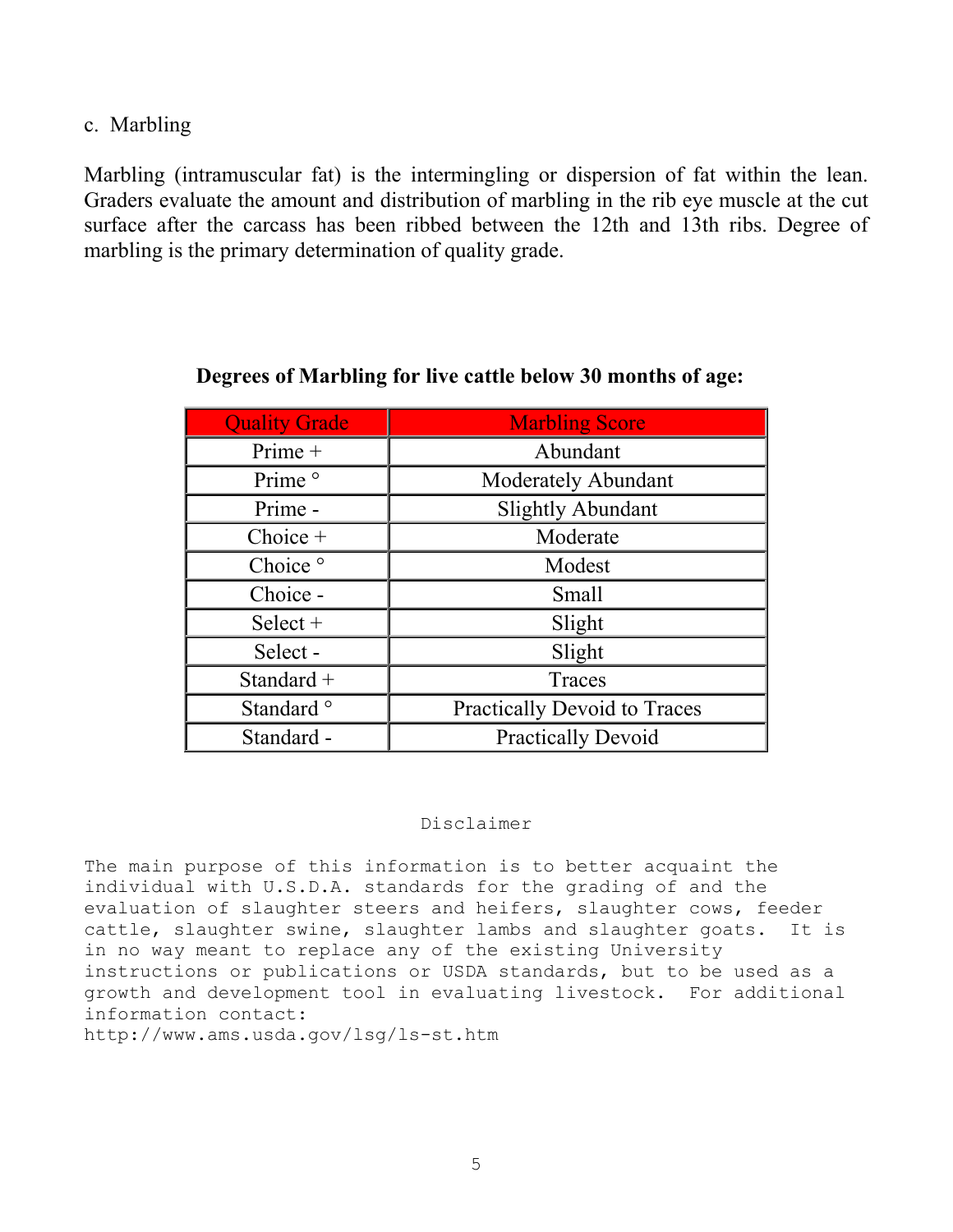# **Quality Grading**







**Slightly Abundant Modest Moderate** 





**Small Slight**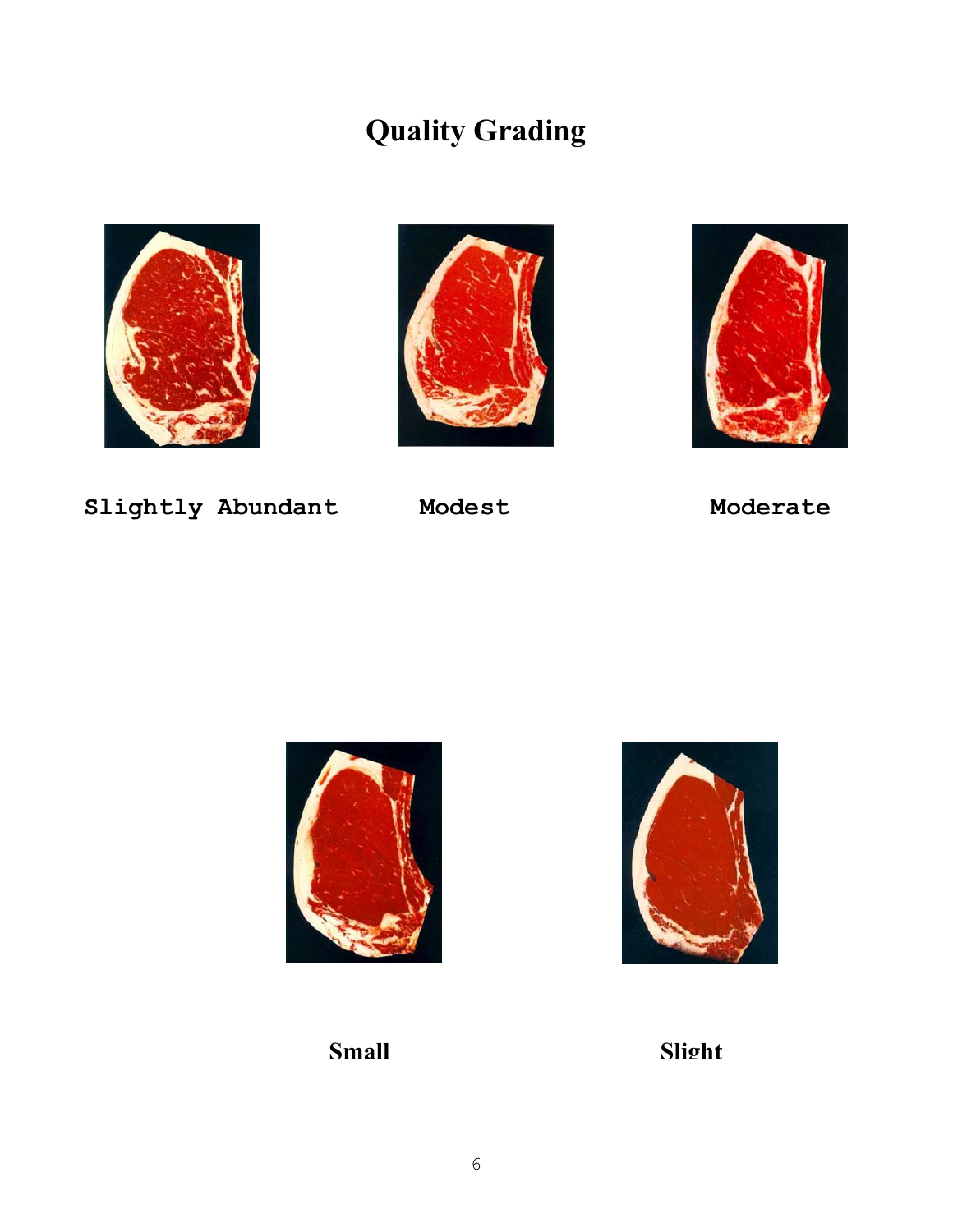| Degrees of            | $M$ aturity <sup>2</sup> |   |   |                   |   |  |  |
|-----------------------|--------------------------|---|---|-------------------|---|--|--|
| Marbling              | $A^3$                    | B | C | D                 | Ε |  |  |
| Slightly<br>Abundant  | <b>PRIME</b>             |   |   |                   |   |  |  |
| Moderate              |                          |   |   | <b>COMMERCIAL</b> |   |  |  |
| Modest                | <b>CHOICE</b>            |   |   |                   |   |  |  |
| Small                 |                          |   |   |                   |   |  |  |
| Slight                | <b>SELECT</b>            |   |   | <b>UTILITY</b>    |   |  |  |
| Traces                |                          |   |   |                   |   |  |  |
| Practically<br>Devoid | <b>STANDARD</b>          |   |   | <b>CUTTER</b>     |   |  |  |

### RELATIONSHIP BETWEEN MARBLING, MATURITY, AND CARCASS QUALITY GRADE<sup>1</sup>

'Assumes that firmness of lean is comparably developed with the degrees of marbling and that the carcass is not a "dark cutter." <sup>2</sup>Maturity increases from left to right (A through E).

<sup>3</sup>The A maturity portion of the Figure is the only portion applicable to bullock carcasses.

U.S. Standards, January 1997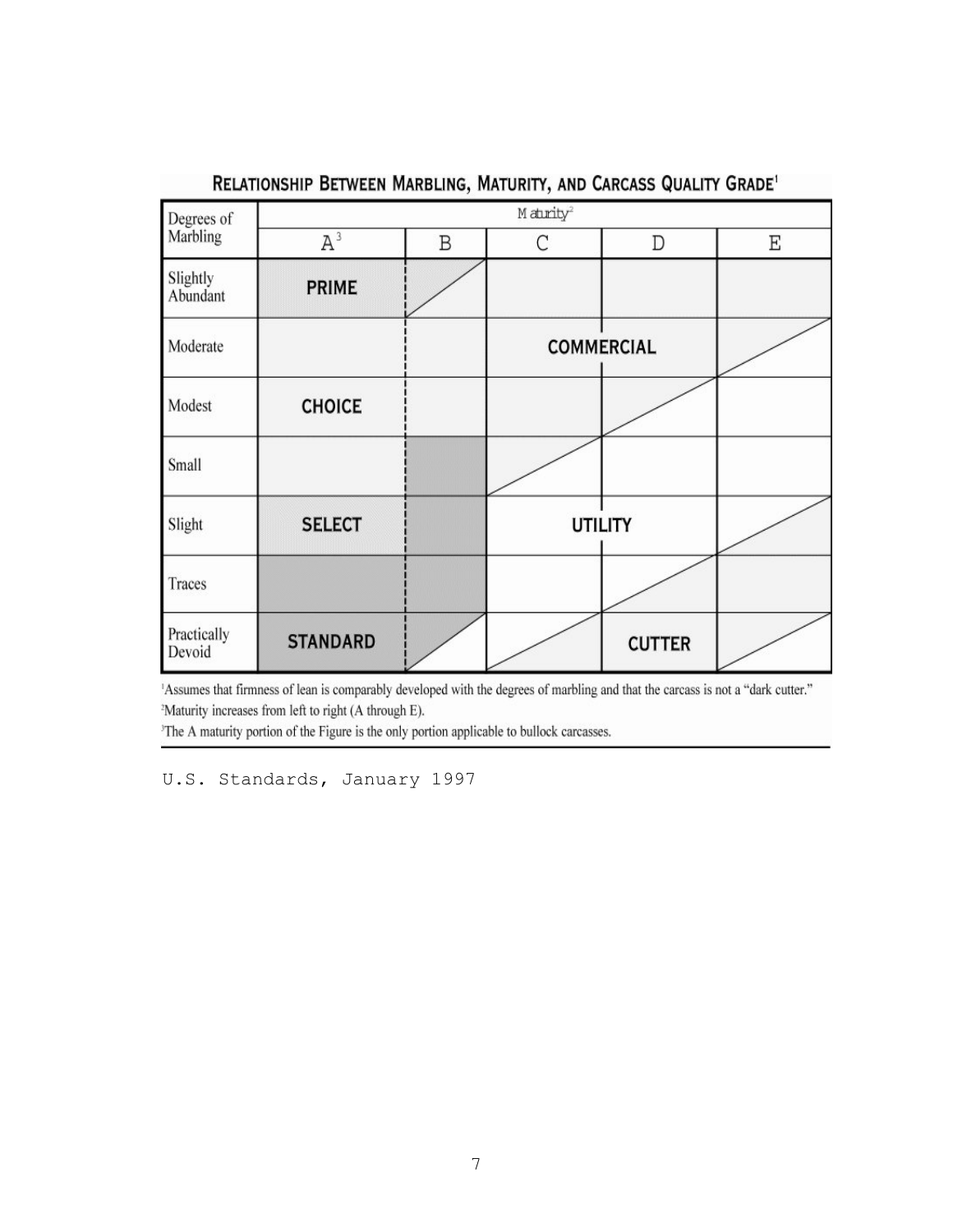## **ADVANCED QUALITY GRADING**

### UNITED STATES DEPARTMENT OF AGRICULTURE AGRICULTURAL MARKETING SERVICE LIVESTOCK AND SEED PROGRAM **SLAUGHTER CATTLE EVALUATION**

| <b>Trait</b>                        | <b>English</b>                                                              | <b>Exotic</b>                                 | <b>Brahman</b>                                                                     | <b>Dairy</b>                                       | <b>English</b><br><b>X Exotic</b>          | <b>English</b><br>X<br><b>Brahman</b>      | <b>Exotic X</b><br><b>Brahman</b>          | <b>Trait</b>                   |
|-------------------------------------|-----------------------------------------------------------------------------|-----------------------------------------------|------------------------------------------------------------------------------------|----------------------------------------------------|--------------------------------------------|--------------------------------------------|--------------------------------------------|--------------------------------|
| Approximate<br><b>Fat Thickness</b> | $0.3$ in.<br>Standard<br>0.4 in. Select<br>0.45 in. Choice<br>0.8 in. Prime | $0.2$ in.<br>Standard<br>$0.55$ in.<br>Choice | $0.4$ in.<br>Standard<br>$0.4$ in. Select $ 0.5$ in. Select<br>$0.6$ in.<br>Choice | $0.2$ in.<br><b>Select</b><br>$0.35$ in.<br>Choice | $0.4$ in.<br>Select<br>$0.5$ in.<br>Choice | $0.5$ in.<br>Select<br>$0.6$ in.<br>Choice | $0.5$ in.<br>Select<br>$0.6$ in.<br>Choice | Fat thickness                  |
| Pones                               | x                                                                           | <b>MOST</b>                                   |                                                                                    | <b>MOST</b>                                        | x                                          | <b>MOST</b>                                | <b>MOST</b>                                | Pones                          |
| Lower round 1/4                     | <b>MOST</b>                                                                 |                                               | X                                                                                  |                                                    | <b>MOST</b>                                | <b>MOST</b>                                | X                                          | Lower round 1/4                |
| Cod/udder                           | <b>MOST</b>                                                                 | <b>MOST</b>                                   | <b>MOST</b>                                                                        | <b>NO</b>                                          | x                                          |                                            |                                            | Cod/udder                      |
| <b>Brisket</b>                      | Χ                                                                           | <b>MOST</b>                                   | x                                                                                  | <b>MOST</b>                                        | <b>MOST</b>                                | X                                          | X                                          | <b>Brisket</b>                 |
| <b>Flank</b>                        | X                                                                           |                                               |                                                                                    | <b>MOST</b>                                        | X                                          | <b>MOST</b>                                | X                                          | Flank                          |
| Cheeks/jowls                        | <b>MOST</b>                                                                 | $\sf X$                                       | X                                                                                  | X                                                  |                                            | NO.                                        | X                                          | Cheeks/jowls                   |
| Turn over the<br>top                | <b>MOST</b>                                                                 | <b>NO</b>                                     |                                                                                    | <b>NO</b>                                          |                                            | <b>MOST</b>                                | X                                          | Turn over the top              |
| Round creases-<br>heifers only      | <b>MOST</b>                                                                 |                                               | <b>MOST</b>                                                                        | <b>NO</b>                                          |                                            |                                            | <b>MOST</b>                                | Round creases-<br>heifers only |
| <b>Disposition</b>                  |                                                                             | X                                             | X                                                                                  | <b>NO</b>                                          |                                            |                                            |                                            | Disposition                    |
| Dew claws                           | <b>Black English-</b><br><b>MOST</b>                                        | <b>NO</b>                                     |                                                                                    | <b>NO</b>                                          |                                            |                                            |                                            | Dew claws                      |
| <b>Thickness</b>                    | X                                                                           | <b>NO</b>                                     | X                                                                                  | <b>NO</b>                                          |                                            |                                            |                                            | <b>Thickness</b>               |

MOST = Most important factor to consider when determining final quality grade X = Very important factor to consider when determining final quality grade NO = Does not assist when determining final quality grade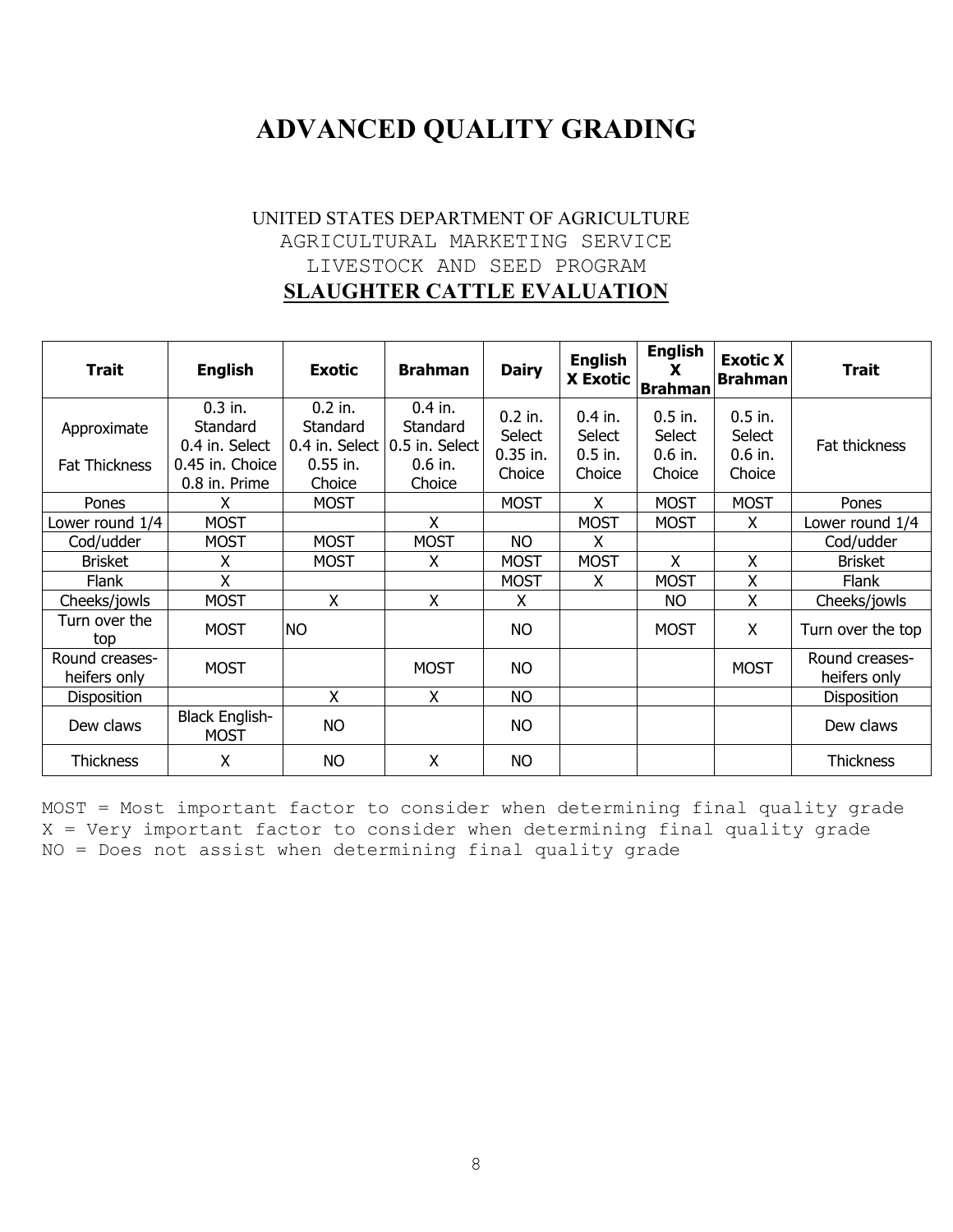### **Fat thickness required to grade 'Choice' varies by breed type**

- Heavier muscled cattle grade lower than light muscled cattle
- Thickness due to muscle = lower quality grade; Thickness due to fat = higher quality grade
- Pones were one of the top five evaluation factors for all breed types
- Lower round  $1/4$  (collar fat or fat over the inside round)  $2<sup>nd</sup>$  most helpful factor when predicting quality grade
- Cheeks and jowls  $=$  use when the cattle are on the line to bump up to the next higher quality grade
- Disposition and swirls high swirl = lower quality grade
- Frame size is related to fatness and weight when determining quality grade (e.g. large frame steer  $\omega$  1100# will not be Choice; however a small frame steer  $\omega$  1100# will be better than Choice)
- Implants will have a negative impact on final quality grade (reducing grade by 5-30%)



**Approximate Choice Thickness .35 to .6 inches** 

**Fat Thickness**- Different breed types have a different relationship to fat thickness needed for quality grades. Bos Indicus type cattle require more fat (.6 inches) while dairy cattle require less fat (.35 inches).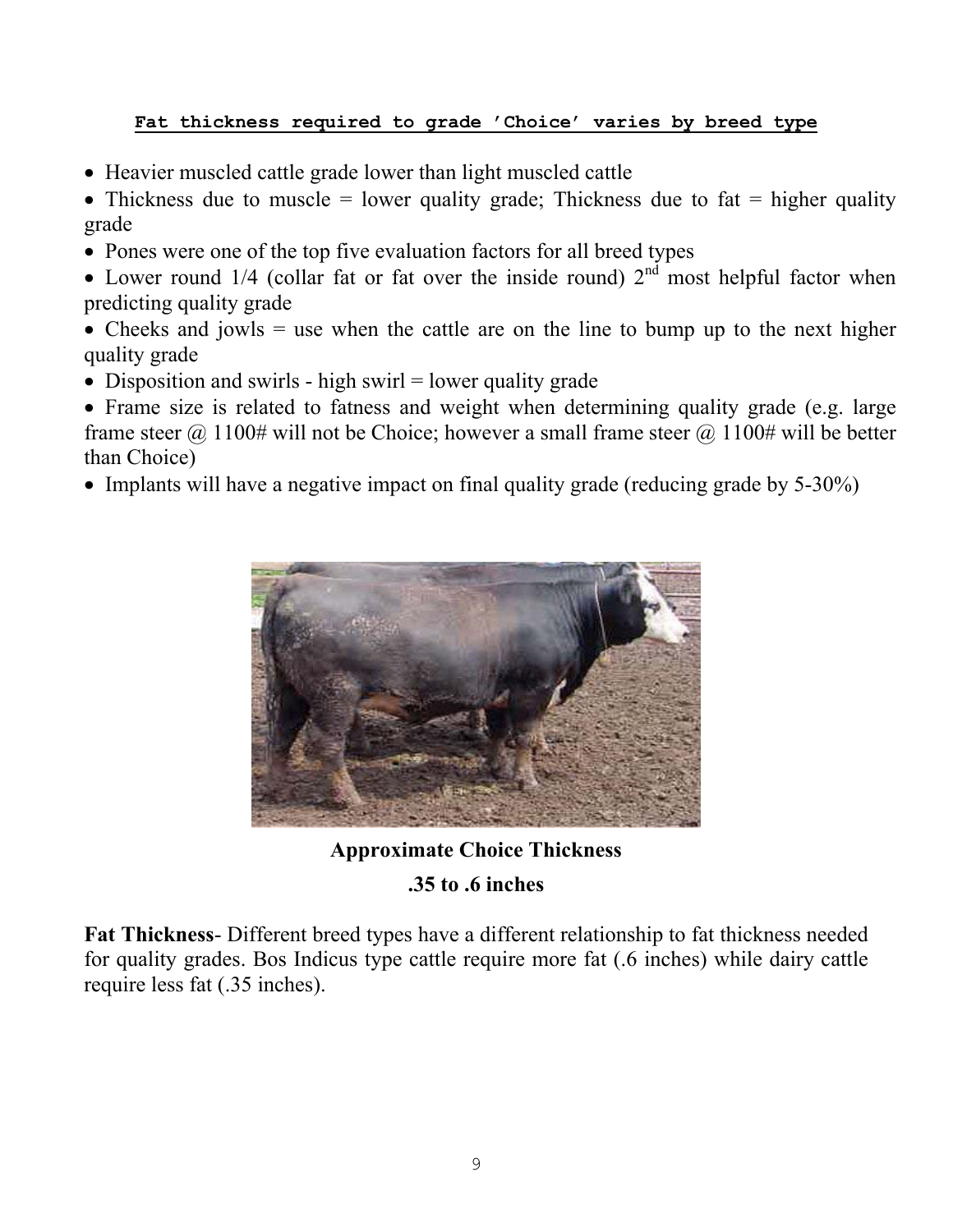**Pone fat** - The fat deposited on either side of the tail. Tail pones are useful in predicting quality grade in all cattle, especially dairy and exotic breeds. Animals showing no fat deposits on either side of the tail head should be considered for the standard quality grade. Select quality grade will show only small amounts of pone fat (about the size of a tennis ball) and choice grade cattle will show moderate amounts of pone fat (about the size of a soft ball).



**Pone Fat**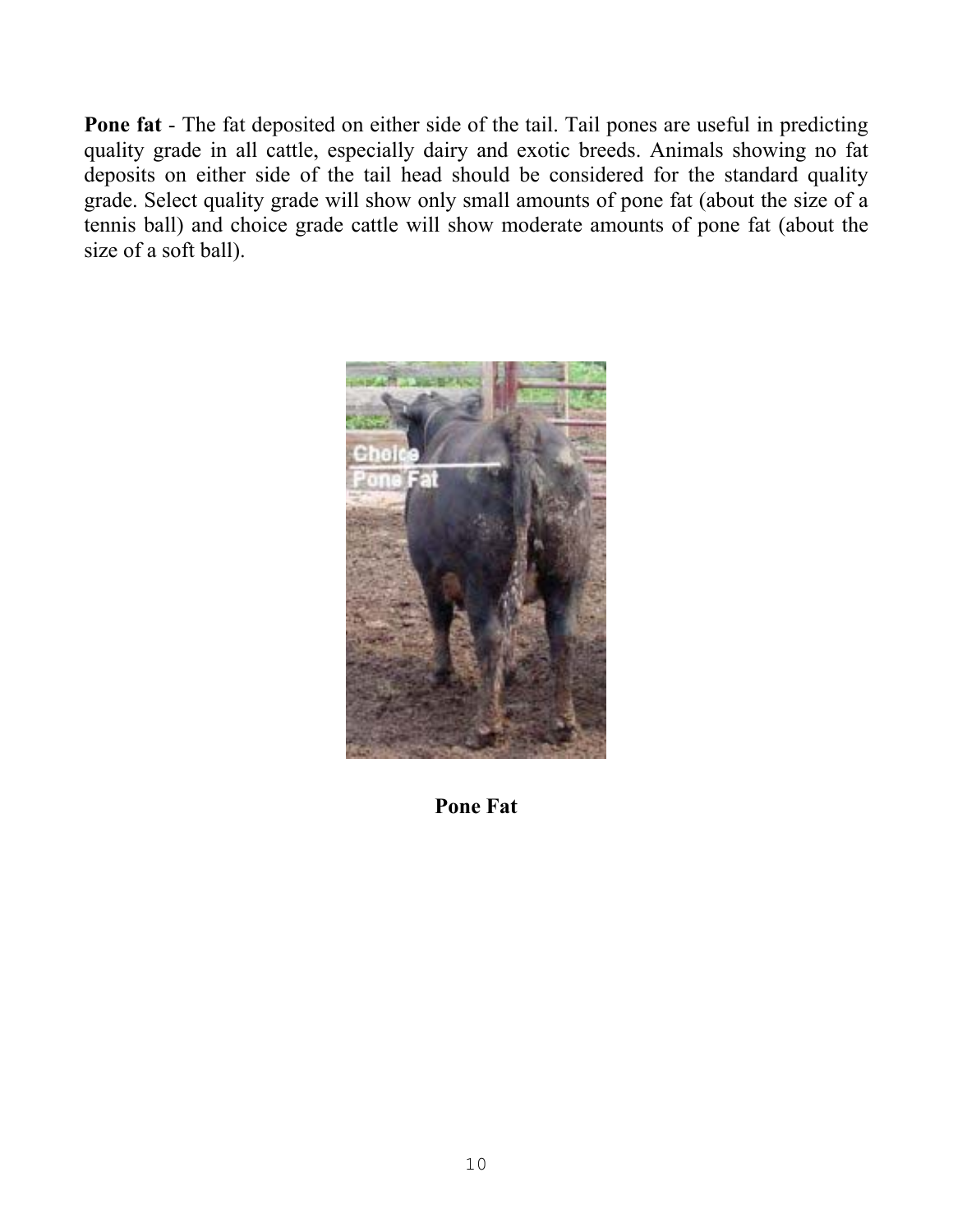**Lower round quarter**- Lower round quarter is useful in determining quality grade in all breed types, especially English and English Brahman cross. **Caution**; this is not the cod or udder area but the area inside the rounds. Animals showing Standard quality will show no fat. Select quality will show small amounts of fat and Choice quality will show a moderate amount of fat.



**Choice Lower Round 1/4 and Cod/Udder Fat** 

**Cod and Udder Fat**- **Caution**; one must be careful using cod fat, how a steer is castrated may affect his ability to express cod fat. Some steers are cut or clamped so high and tight that there is no place left to deposit fat in the cod region. On the other hand some are cut or clamped where there is a sack left the size of a gallon bucket. Choice cod/udder fat appears full; standard cod/udder fat shows no fat, skin is folded and loose.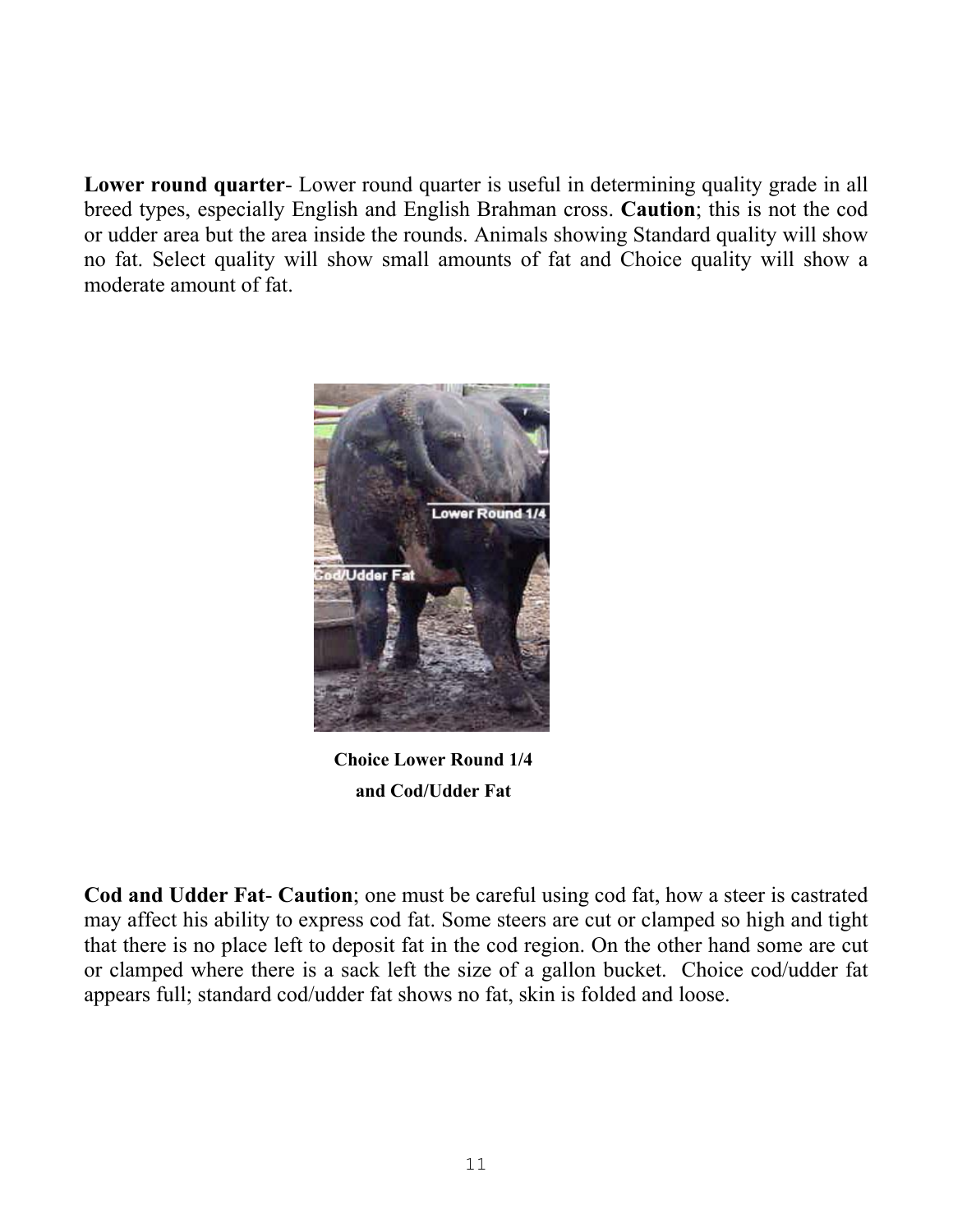**Brisket**- Brisket thickness is useful in determining quality grade in all breed types especially Exotic, English-Exotic Cross, and Dairy. Standard quality will show no fat in the brisket area and the brisket will appear narrow and pointed. Select quality will show a small amount of fat, while Choice briskets appear full and square.



**Choice Brisket** 



**Choice Flank, Cheeks and Jowl**

**Flank**- Depth of flank is a good predictor of marbling especially in English, English cross, and Dairy cattle. One of the best indicators of fatness on an animal is disproportionate depth of body. An animal that has a deeper than natural underline, is fat.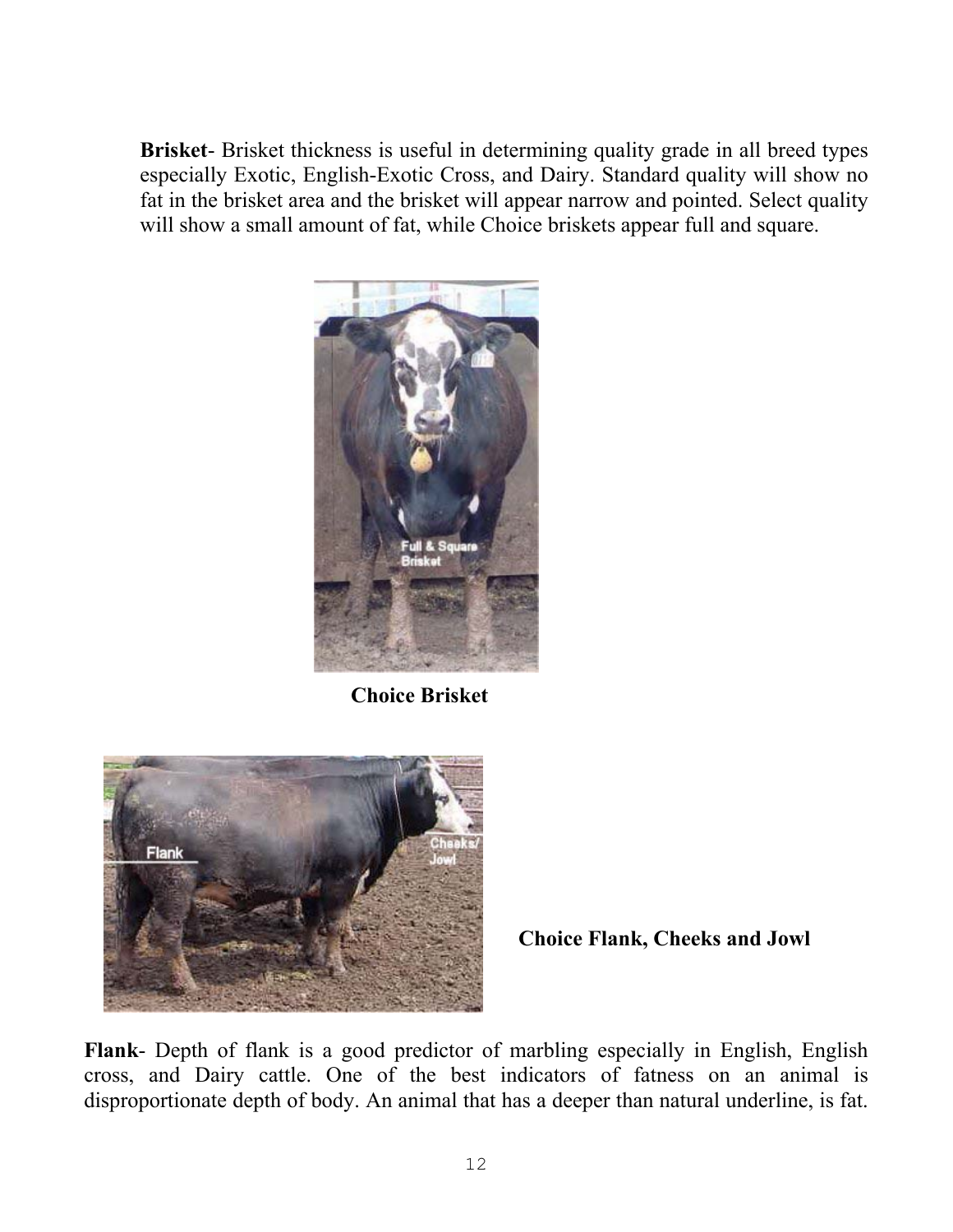Standard quality shows no fat, the flank angles up from the elbow to the rear flank. Select quality, shows a small amount of fat. Choice quality, the underline from the elbow to the rear flank will be approximately parallel to the ground. A fist-full of fat may push out in the flank area when the animal walks.

**Cheeks and Jowl**- This can be used to select a quality grade when other indicators leave the evaluator uncertain as to which grade most accurately describes the quality grade (i.e. tiebreaker).

**Thickness**- Overall dimension of the body is most important in English and Brahman breeds.



**Choice Thickness** 

**Dew Claws**- Good indicator of extended time on feed and of Choice and higher quality grade when dew claws are swollen.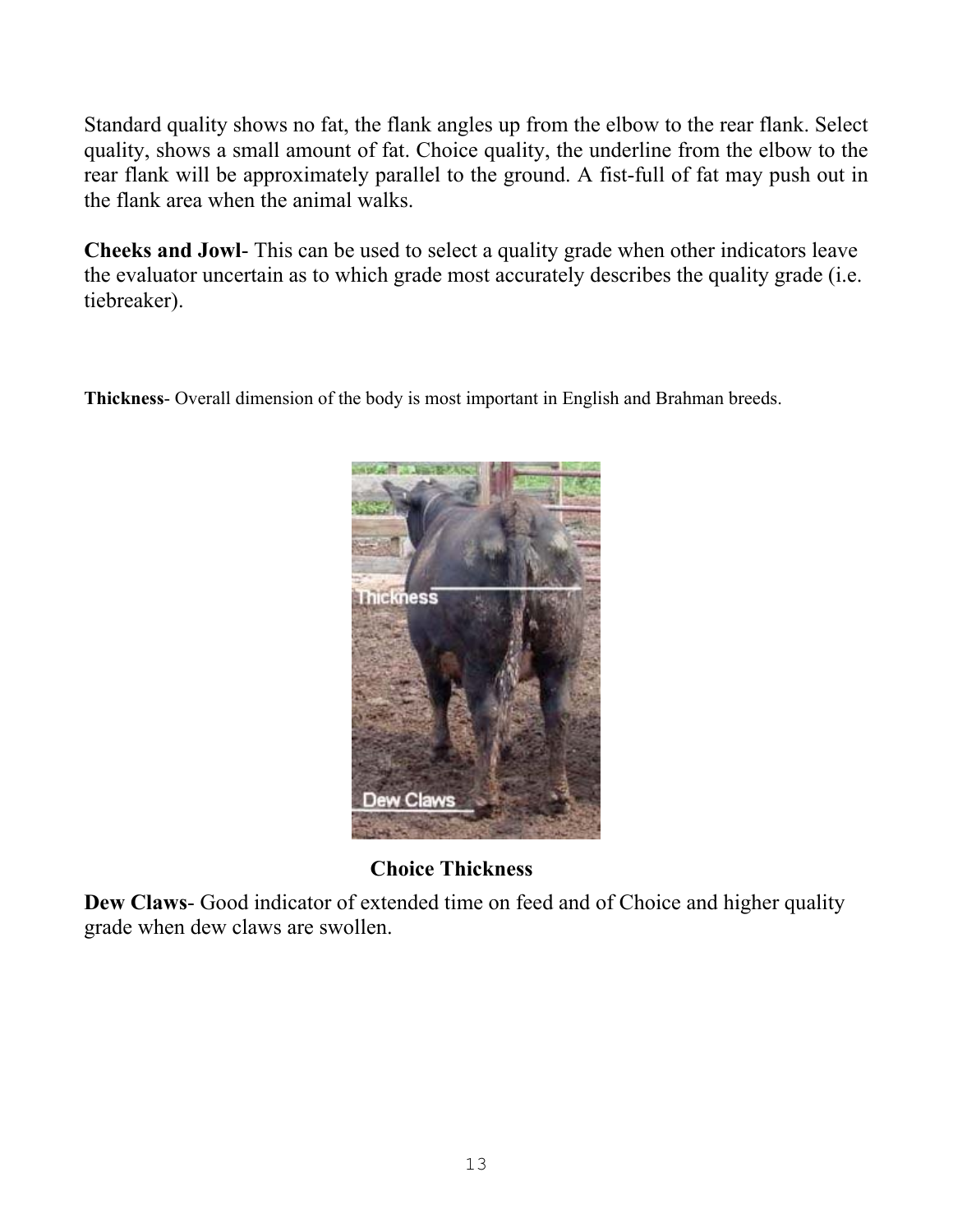

**Turn over the top**- As the amount of fat increases as viewed down over the back of animals. They take on a flat or tabletop appearance. As this condition reaches excessive levels, a shelving effect appears out over the edges of the loin to form a shelf.

**Round creases**- A good indicator of quality grade in Heifers only. A rope looking seam of  $\frac{1}{2}$  inch-  $\frac{3}{4}$  inch of fat can be seen extending from the vulva to the udder, between the rounds.



**Select Round Creases**

These external fat indicators are not absolute, but are useful when other information is not available (i.e. genetics, environment, days on feed, and prior grading information). Using these indicators should increase the degree of accuracy when evaluating groups of slaughter steers and heifers.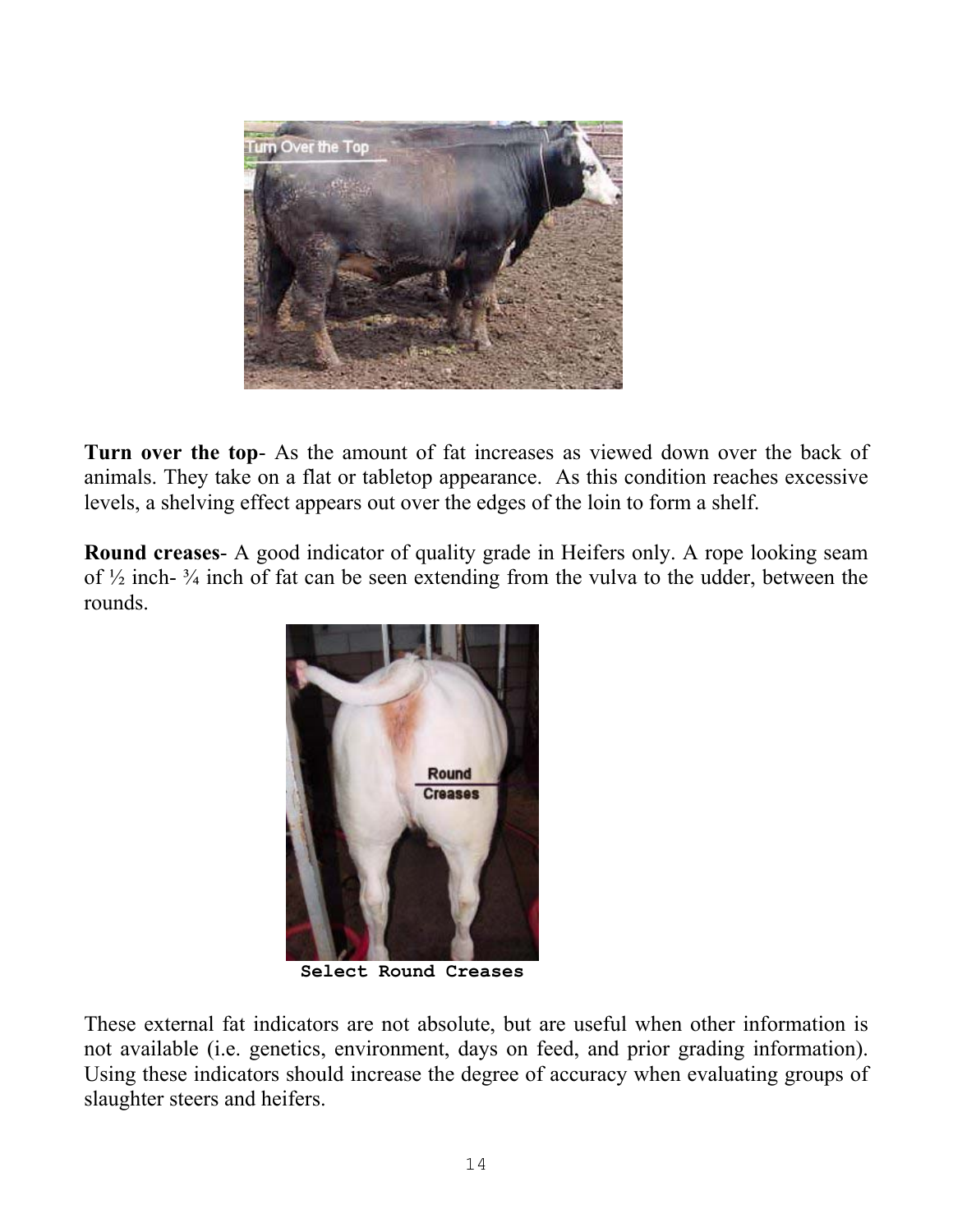## **Yield Grades**

#### **4) Beef Yield Grades**

- A) Yield grades, are denoted by numbers 1 through 5, with Yield Grade 1 representing the highest cutability or yield, of closely trimmed retail cuts. Thus, an "increase" in cutability, means a smaller yield grade number while a "decrease" in cutability means a larger yield grade number.
- B) Expected percentage of boneless, closely trimmed retail cuts from beef carcasses within the various yield grades are as follows:

| Yield Grade | % BCTRC       |  |
|-------------|---------------|--|
|             | 52.3          |  |
|             | $52.3 - 50.0$ |  |
|             | $50.0 - 47.7$ |  |
|             | $47.7 - 45.4$ |  |
|             | < 45.4        |  |

| Factor                                        | <b>Effect of increase</b><br>on yield grade | Approximate change in each<br>factor required to make a<br>full yield grade change |  |
|-----------------------------------------------|---------------------------------------------|------------------------------------------------------------------------------------|--|
| Thickness of fat<br>over ribeye               | Decreases                                   | $4/10$ in.                                                                         |  |
| Percent of<br>kidney, pelvic<br>and heart fat | Decreases                                   | 5 <sup>°</sup>                                                                     |  |
| Carcass Weight                                | Decreases                                   | 260 lb.                                                                            |  |
| Area of Rib eye                               | Decreases                                   | $3$ in.                                                                            |  |

#### **Steps in determining live yield grade:**

1) The amount of external fat at the  $12^{th}$  rib by measuring the thickness of fat three-fourths the length of the rib eye from the chine. The preliminary yield grade is determined based on the estimated adjusted fat over the rib eye.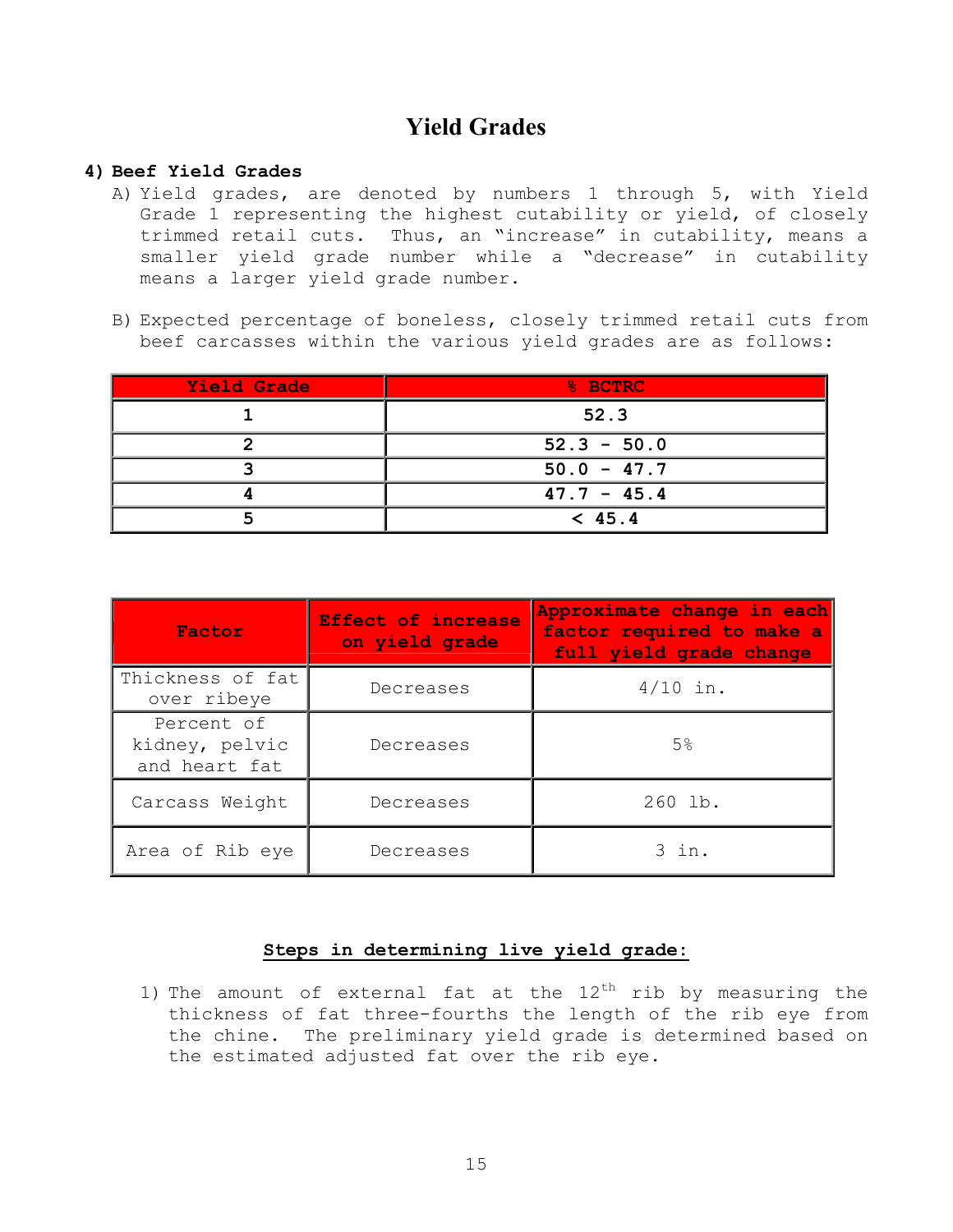| Fat Over<br>The Rib Eye | <b>PKG</b> |  |
|-------------------------|------------|--|
| $0.2$ inch              | 2.5        |  |
| $0.4$                   | 3.0        |  |
| 0.6                     | 3.5        |  |
| $0.8$                   | $4.0$      |  |
| $1.0$                   | $4.5$      |  |
| 1.2                     | $5.0$      |  |
|                         |            |  |
|                         |            |  |
|                         |            |  |
|                         |            |  |

2) Kidney, pelvic, and heart (KPH); fat is evaluated subjectively and is expressed as a percentage of the carcass weight.

| Fat<br>ች | Adjustment  | Fat<br>ዱ | Adjustment    |
|----------|-------------|----------|---------------|
| . 5      | $- \cdot 6$ | 3.0      | $-$ . $\perp$ |
| 1.0      | $- .5$      | 3.5      |               |
| 1.5      | $-$ .4      | 4.0      | $+$ . $1$     |
| 2.0      | $- . 3$     | 4.5      | $+$ .2        |
| 2.5      | $-$ . 2     | 5.0      | $+$ . 3       |

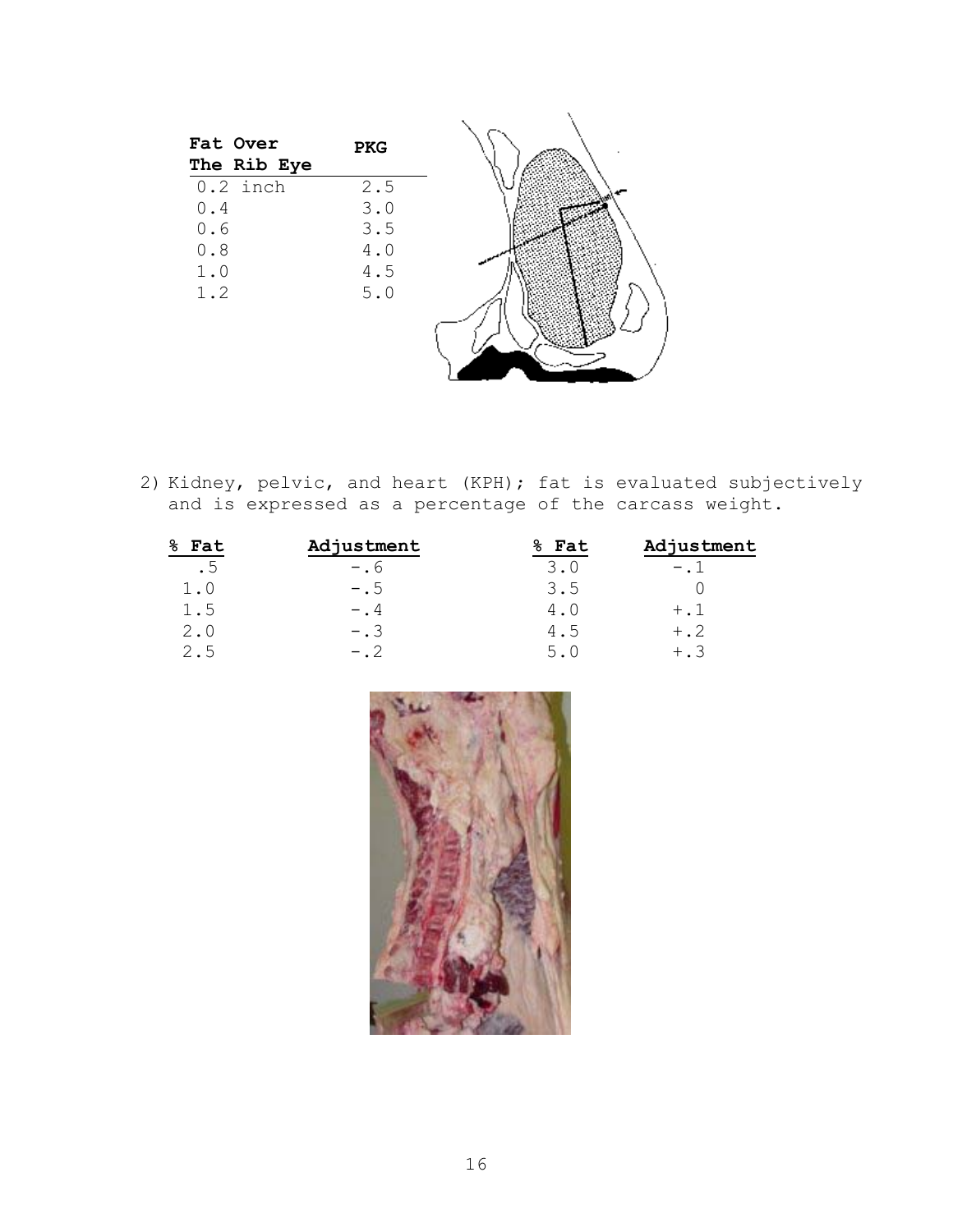3) Carcass weight; the "hot" or non-chilled weight in pounds (taken on the slaughter-dressing floor shortly after slaughter). The area of the rib eye is determined by measuring the size (in inches, using a dot-grid). The adjustment for area of rib eye is based on the area of rib eye carcass weight relationship in the following table. For each square inch by which the area of rib eye is estimated to exceed the area shown for the estimated carcass weight, subtract .3 of a grade. For each square inch less than the area shown for the estimated carcass weight, add .3 of a grade.



| Hot     |                  | Hot    |             |
|---------|------------------|--------|-------------|
| Carcass | Area of Carcass  |        | Area of     |
| Weight  | Rib eye          | Weight | Rib-eye     |
| 350 lb. | 8 sq. in 650 lb. |        | 11.6 sq. in |
| 400     | 8.6              | 700    | 12.2        |
| 450     | 9.2              | 750    | 12.8        |
| 500     | 9.8              | 800    | 13.4        |
| 550     | 10.4             | 850    | 14.0        |
| 600     | 11.0             | 900    | 14.6        |

4) Combine the preliminary yield grade and the adjustments to obtain the final yield.